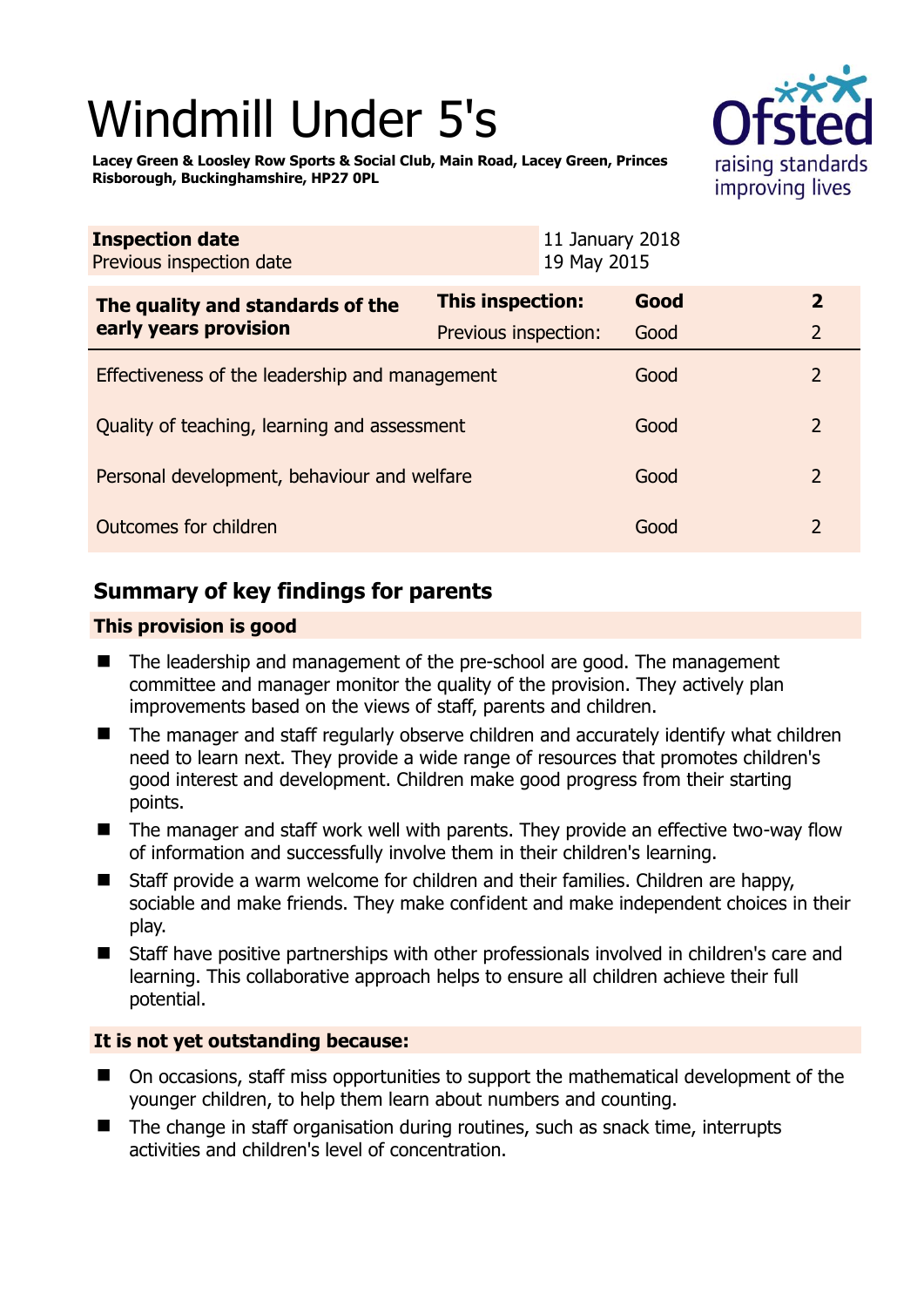# **What the setting needs to do to improve further**

### **To further improve the quality of the early years provision the provider should:**

- support young children's understanding of numbers and counting to extend their mathematical development further
- make better use of staff deployment to ensure daily routines do not disrupt activities and children's level of concentration.

## **Inspection activities**

- The inspector took into account the views of parents spoken to on the day.
- The inspector observed the quality of teaching and the impact on children's learning.
- The inspector conducted a joint observation with the manager.
- The inspector held discussions with the management committee, manager, children and staff at appropriate times during the inspection.
- The inspector looked at various documents, including policies and procedures, risk assessments, staff training records, records for children and evidence of the suitability of staff.

## **Inspector**

Jane Franks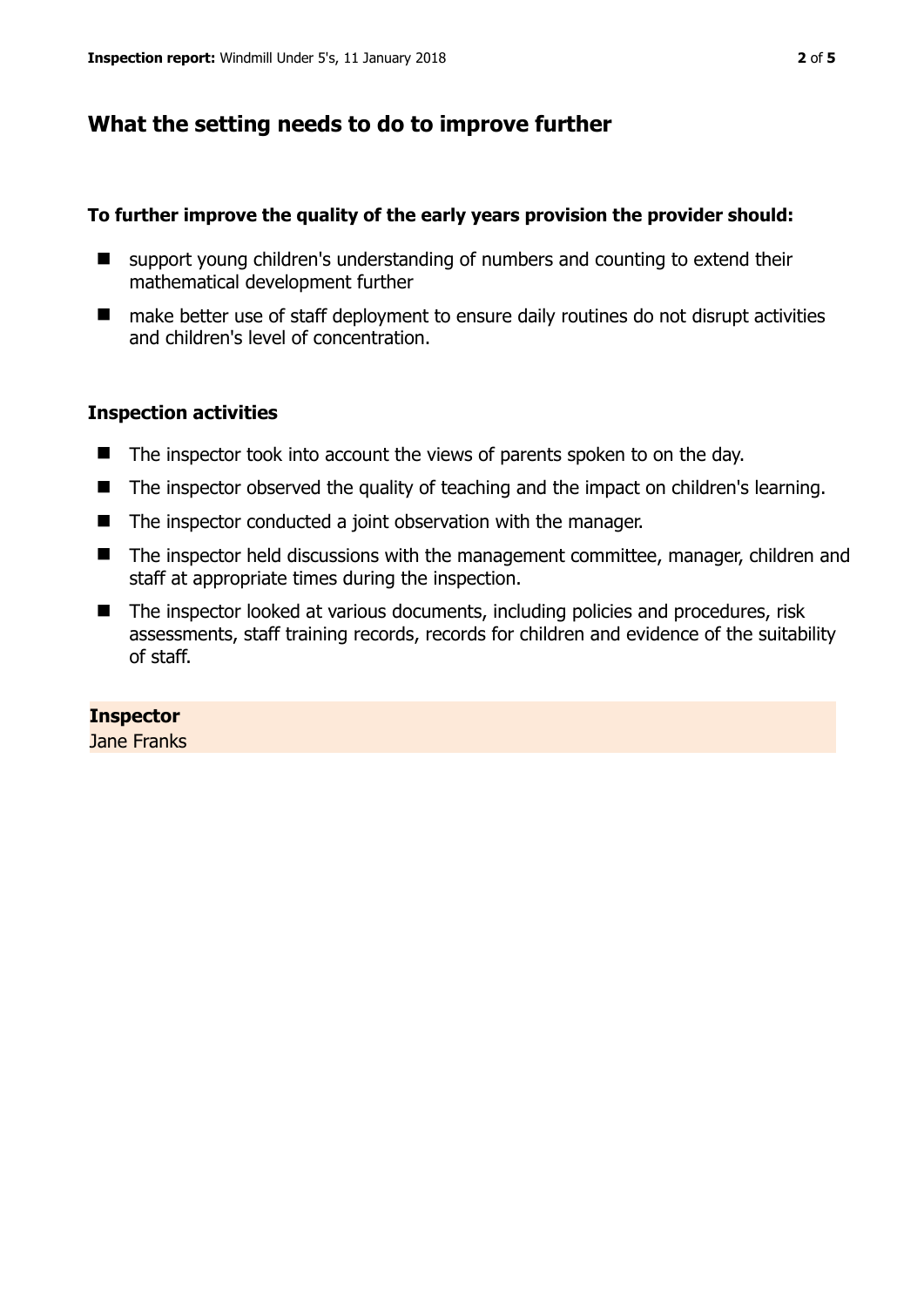# **Inspection findings**

### **Effectiveness of the leadership and management is good**

Safeguarding is effective. The members of the new management committee have a range of relevant experience and undertake training to help them understand the importance of their roles. Staff update their knowledge of child protection procedures. They attend regular training and are clear on their responsibilities and the reporting procedures to protect children. The manager monitors staff practice and provides ongoing support to help staff update their skills and knowledge. This has developed staff confidence to reflect on their own teaching. For example, staff have introduced further mark-making resources that have increased children's learning opportunities. The manager monitors children's learning conscientiously to notice any gaps in children's progress. Staff use additional funding effectively to provide extra resources that support children's individual development.

#### **Quality of teaching, learning and assessment is good**

Children develop good communication and language skills and staff support this area well. For example, they make good use of questions to encourage children to share their thoughts and ideas. Children enjoy imaginative play. For example, they pretend to be doctors and care for their teddies. Staff support early literacy skills well. For example, children write prescriptions and staff encourage them to give meaning to their marks. Children show a keen interest in books and think about what will happen next in stories. Staff provide many different ways for children to develop good coordination and dexterity. For instance, children use tools such as pipettes and tweezers to transport objects and liquids.

#### **Personal development, behaviour and welfare are good**

Children form close bonds with staff. They follow instructions well and play cooperatively. Staff are good role models and encourage positive behaviour well. For example, they listen to children at group time and show that they value their ideas and contributions to discussions. Staff help older children to resolve disagreements and support their turntaking skills well. Children are very independent. They confidently manage their own toileting needs and their lunchboxes at lunchtime. Staff help children manage risk well. For instance, children learn to move over apparatus in different ways. A good range of outdoor activities helps children to develop strong physical skills.

#### **Outcomes for children are good**

All children, including those who have special educational needs (SEN) and/or disabilities, develop the essential skills they need for school. They are confident learners and enjoy their time in the setting. Children learn how to operate simple mechanical toys. For example, they roll cars down a ramp and make predictions as to how far they might go. Children develop rhyming concepts and learn to recognise and write their name. Younger children practise forming letters, through playful interaction with staff.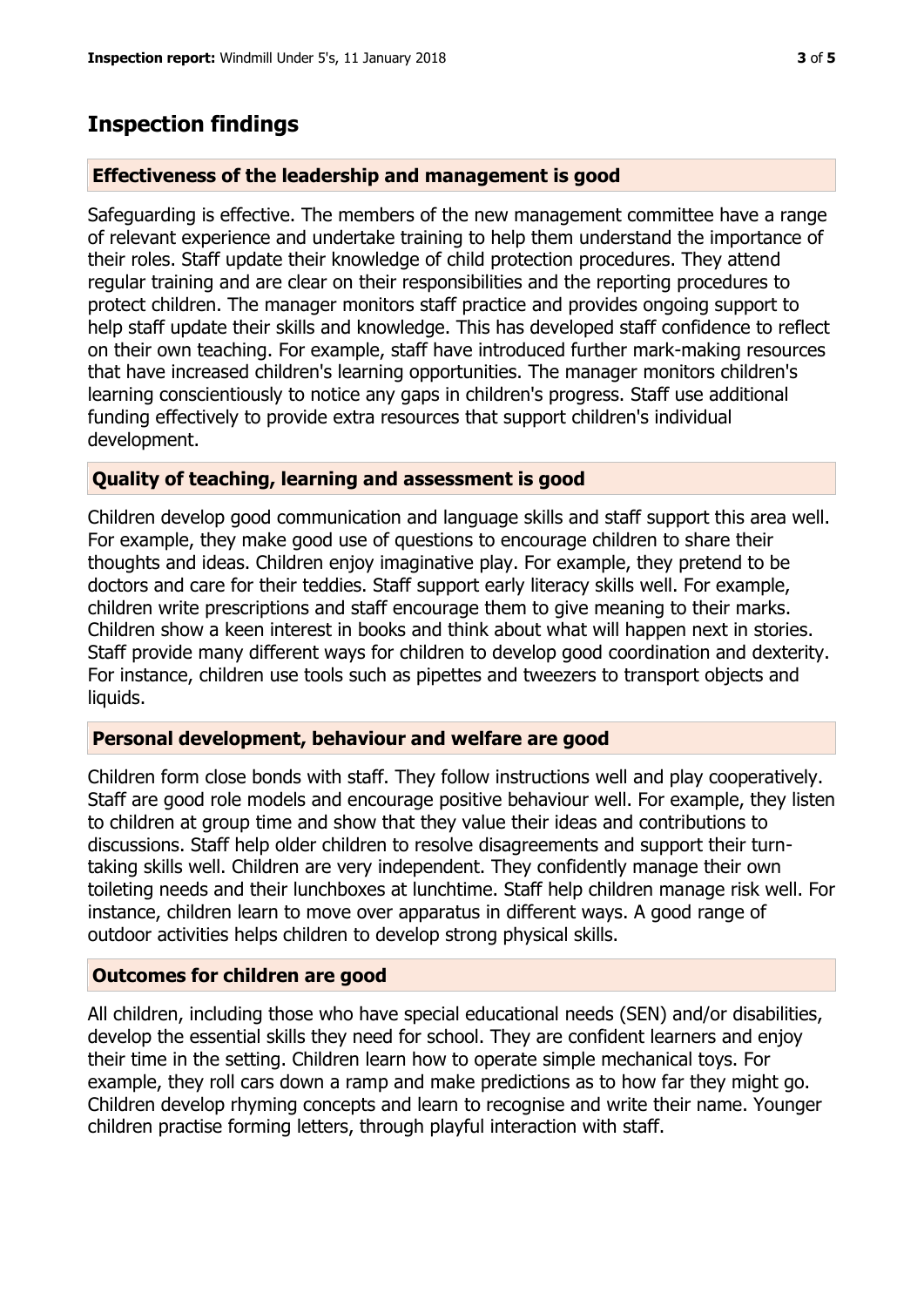# **Setting details**

| Unique reference number                             | EY285935                                                                             |  |
|-----------------------------------------------------|--------------------------------------------------------------------------------------|--|
| <b>Local authority</b>                              | Buckinghamshire                                                                      |  |
| <b>Inspection number</b>                            | 1091989                                                                              |  |
| <b>Type of provision</b>                            | Sessional provision                                                                  |  |
| Day care type                                       | Childcare - Non-Domestic                                                             |  |
| <b>Registers</b>                                    | Early Years Register, Compulsory Childcare<br>Register, Voluntary Childcare Register |  |
| Age range of children                               | $2 - 4$                                                                              |  |
| <b>Total number of places</b>                       | 27                                                                                   |  |
| Number of children on roll                          | 23                                                                                   |  |
| Name of registered person                           | <b>Windmill Under Fives</b>                                                          |  |
| <b>Registered person unique</b><br>reference number | RP520601                                                                             |  |
| Date of previous inspection                         | 19 May 2015                                                                          |  |
| <b>Telephone number</b>                             | 07502 198 405                                                                        |  |

Windmill Under 5's pre-school registered in 2004. It is located in Lacey Green, Princes Risborough, Buckinghamshire. It is open from 9am until 1.30pm every weekday, during term time only. The pre-school receives funding to provide free early education for children aged two, three and four years. There are five members of staff employed. One holds qualified teacher status and three have relevant childcare qualifications at level 3.

This inspection was carried out by Ofsted under sections 49 and 50 of the Childcare Act 2006 on the quality and standards of provision that is registered on the Early Years Register. The registered person must ensure that this provision complies with the statutory framework for children's learning, development and care, known as the early years foundation stage.

Any complaints about the inspection or the report should be made following the procedures set out in the guidance 'Complaints procedure: raising concerns and making complaints about Ofsted', which is available from Ofsted's website: www.gov.uk/government/organisations/ofsted. If you would like Ofsted to send you a copy of the guidance, please telephone 0300 123 4234, or email enquiries@ofsted.gov.uk.